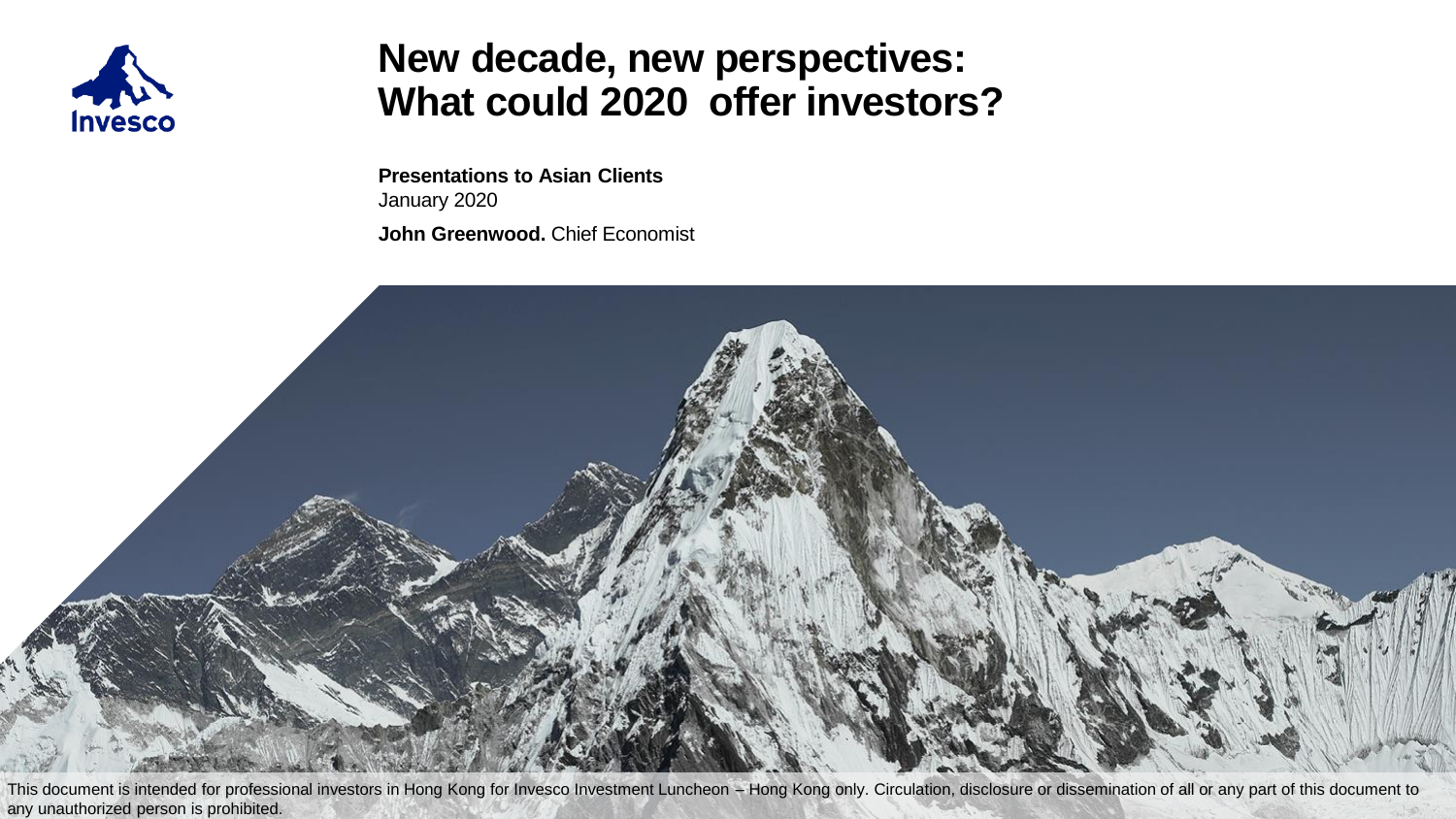# **Agenda**



**Business cycle basics**

**Will the manufacturing slowdown turn into recession?**

**Asian Trade Prospects**

**Can fiscal stimulus help?**

**Prospects for the UK under Boris Johnson**

Long-term geopolitical and geo-economic themes

#### **Conclusions for asset allocation**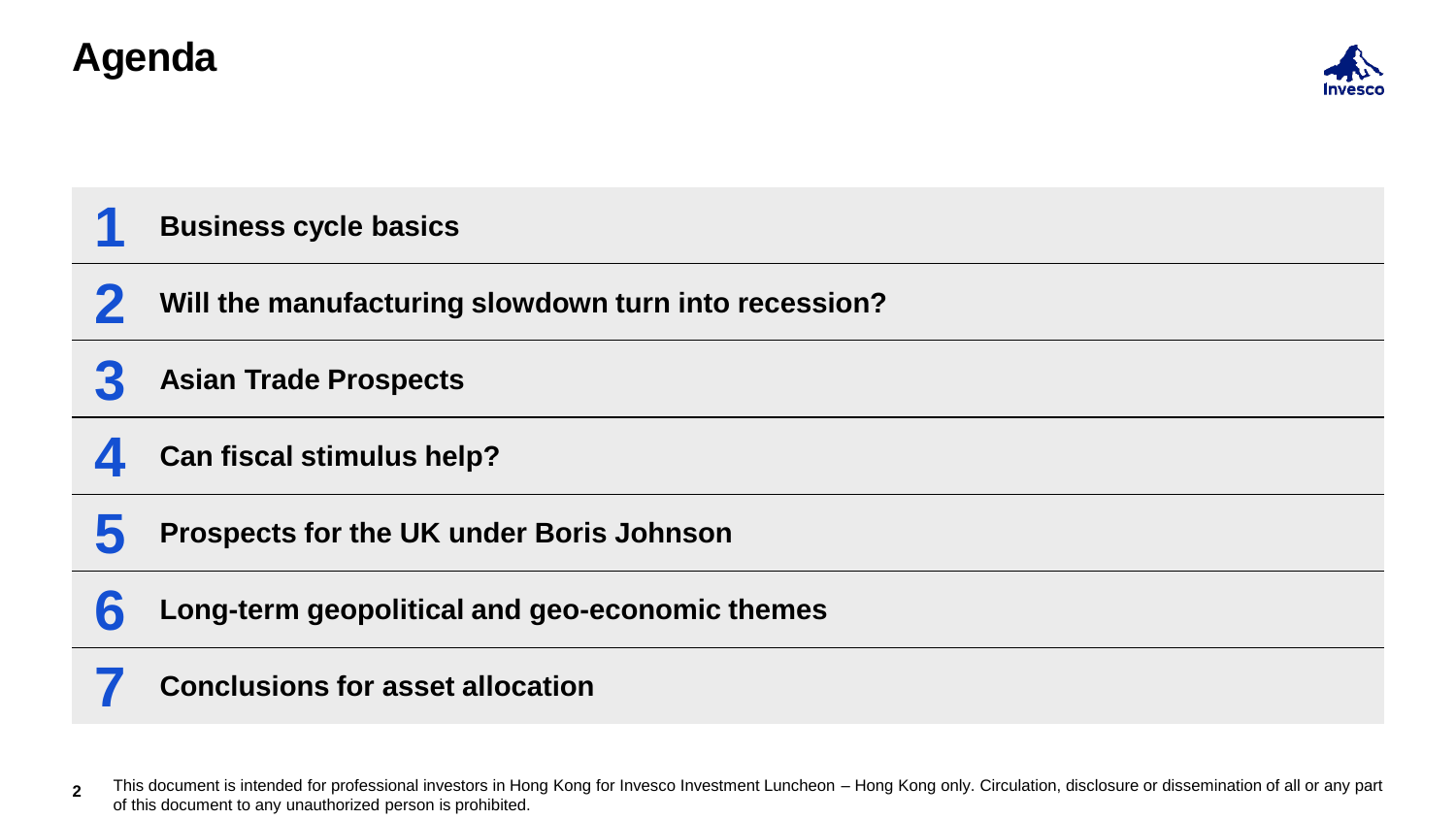# **The Business Cycle Transmission Mechanism**

Type 2: Low money growth, with interest rates remaining low, 2010s Type 1: Rapid money growth, leading to higher inflation, 1960s-2000s



For illustrative purposes only.

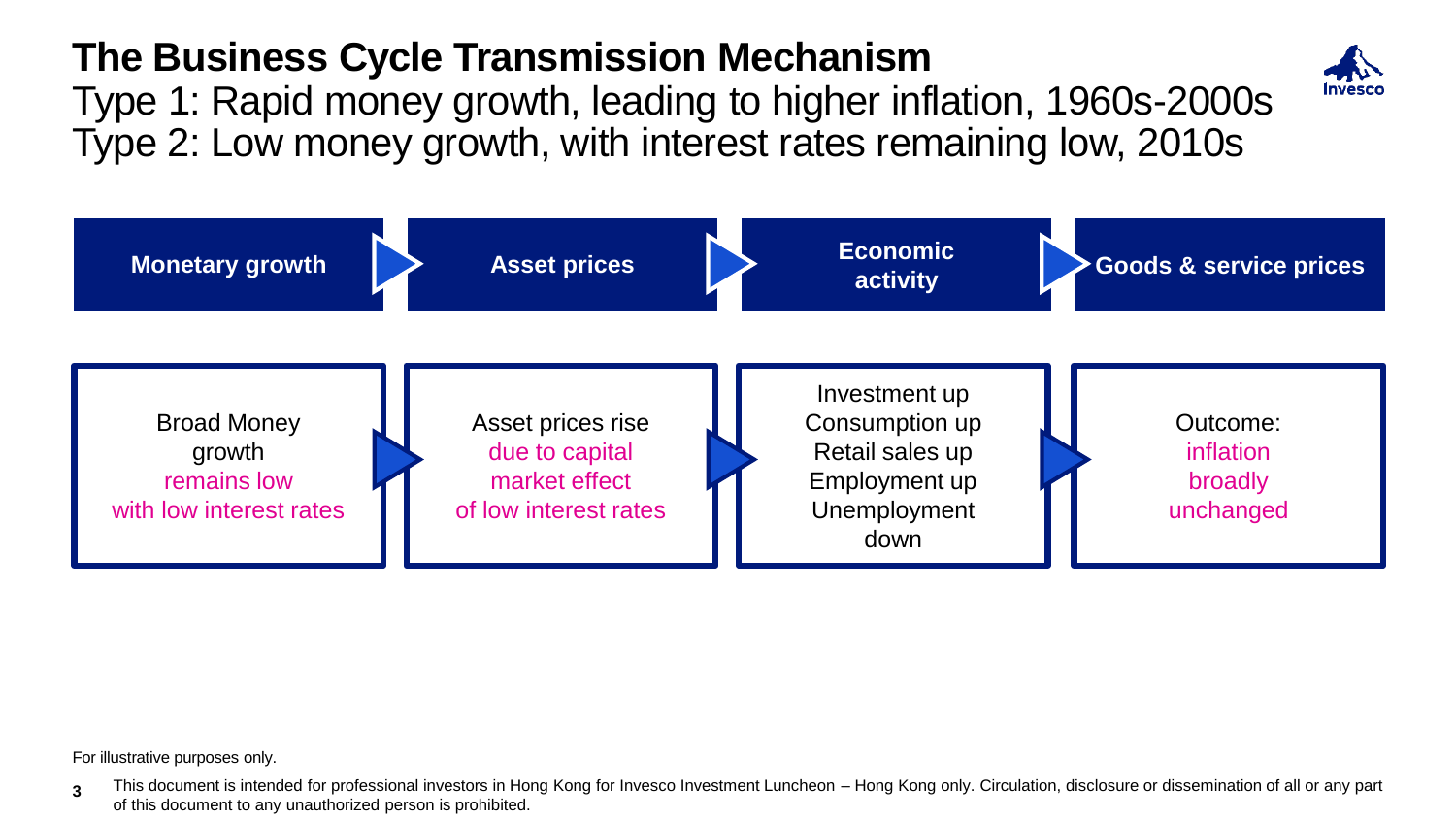#### **"Monetary policy is about the growth of broad money"**  Broad money growth imposes ceiling on nominal GDP in US, UK, Japan & Eurozone









Source: Refinitiv as at 17 December 2019. Grey bars = recession. Broad money is M3 in US, M4 & M4x in UK, M2 in Japan, and M3 in Eurozone. For illustrative purpose only.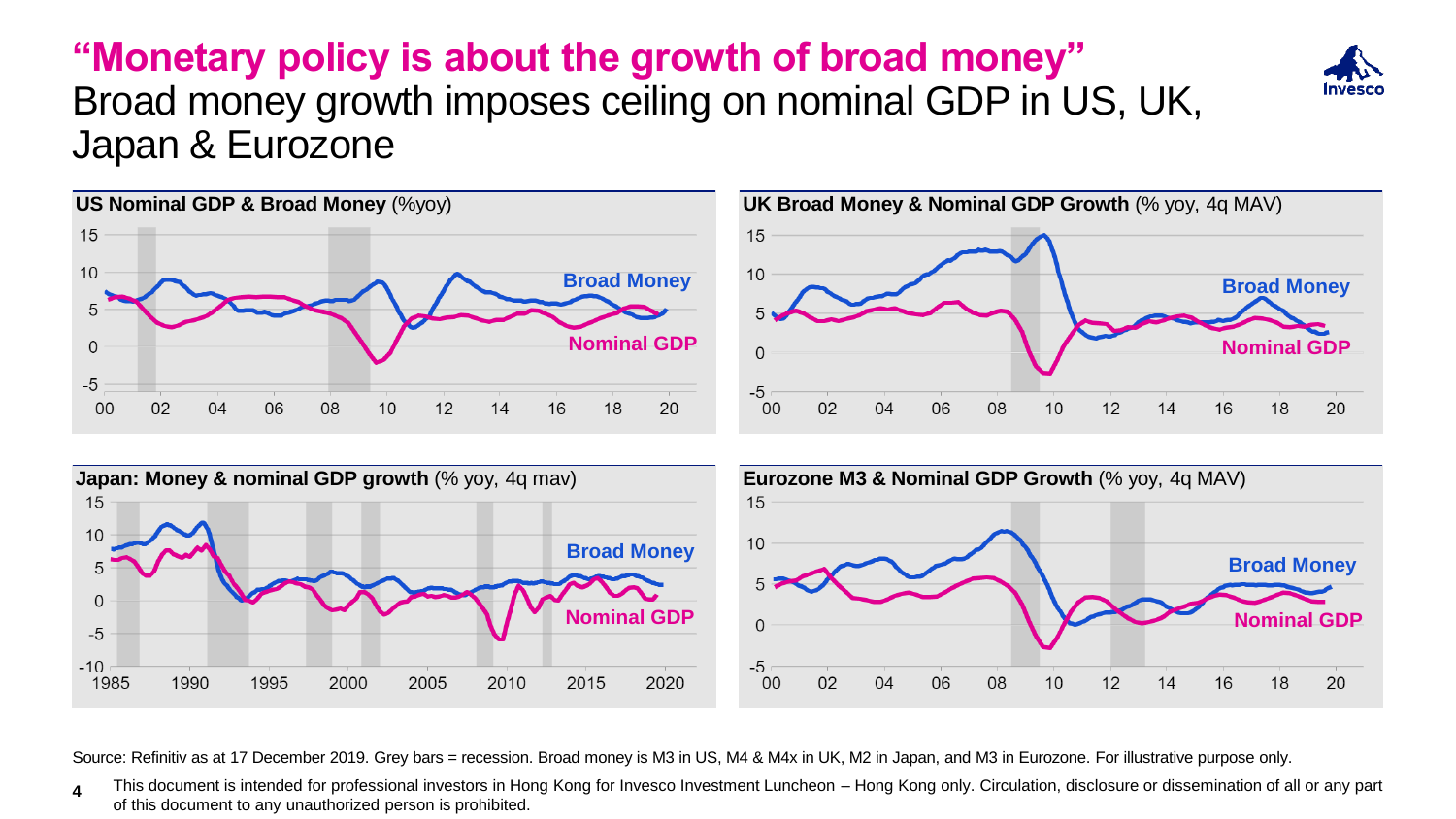# **"Monetary policy is about the growth of broad money"**



## Broad money growth imposes ceiling on nominal GDP growth in China, India, Brazil & Russia









Source: Refinitiv as at 17 December 2019. Grey areas = recession. For illustrative purpose only.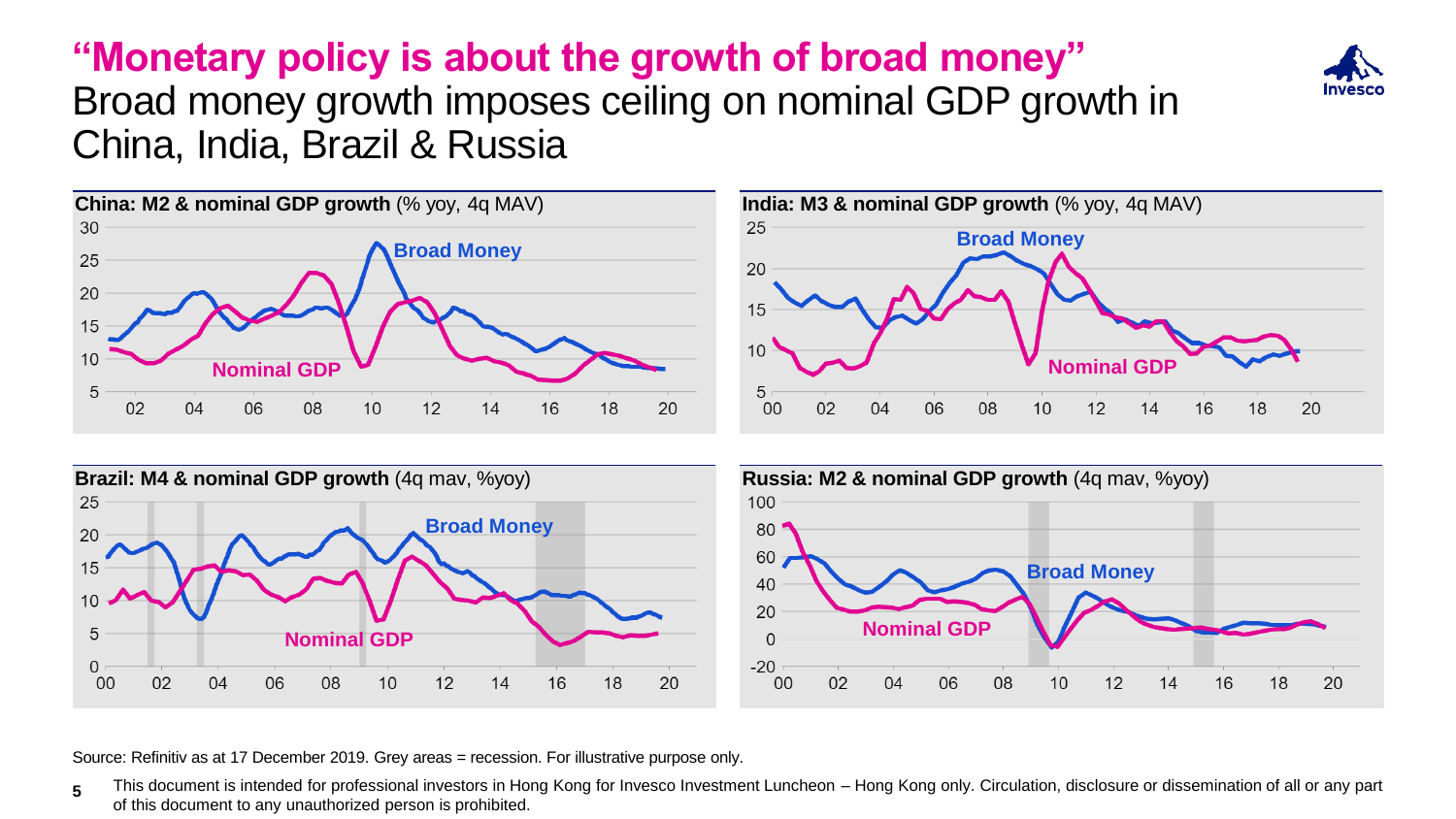# **The US is still only mid-cycle; other developed economies are further behind. This implies risk assets have further to run**





**The business cycle**

Source: Invesco. For illustrative purposes only.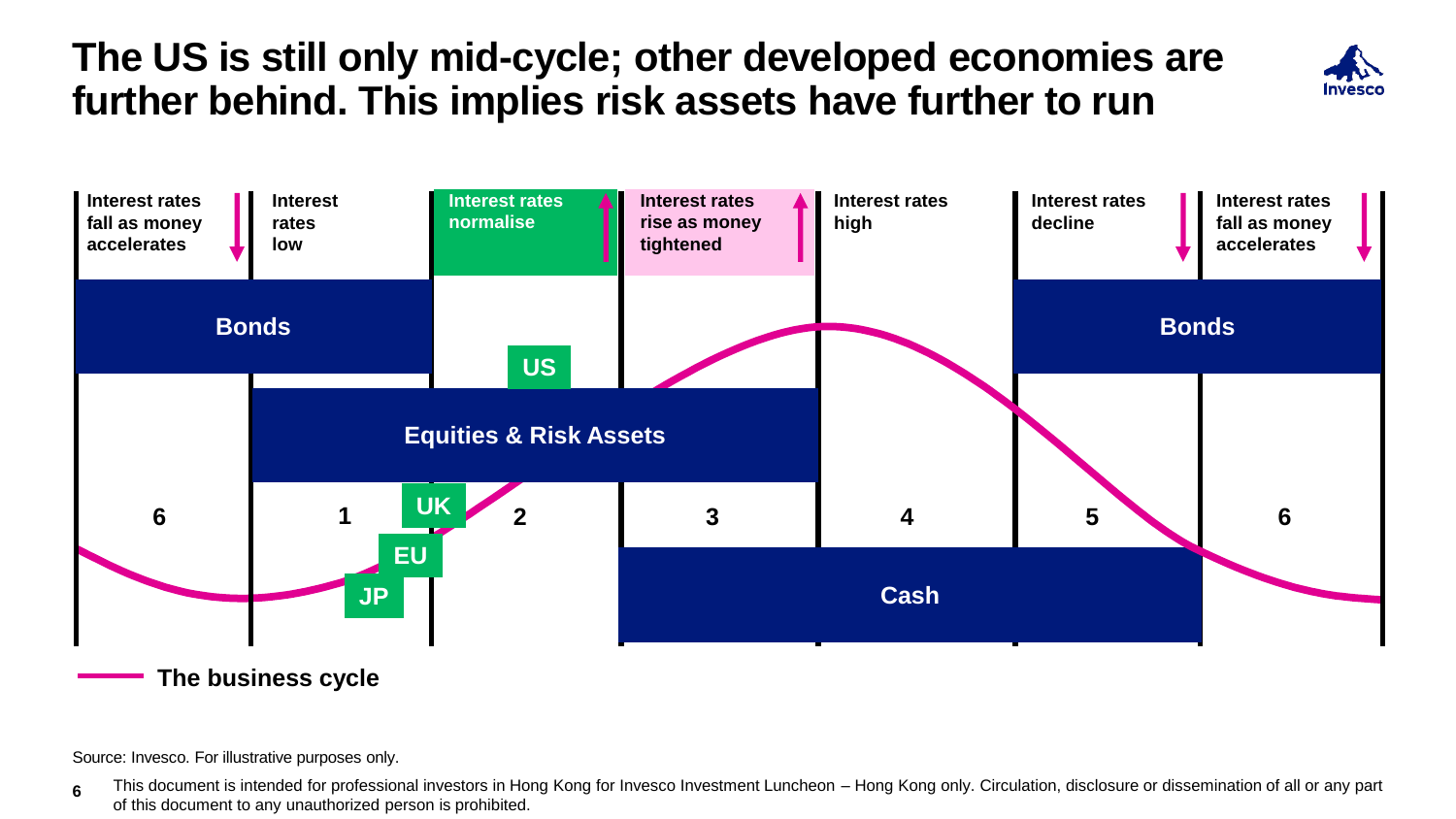### **Emerging markets business cycle superimposed on developed markets**





**Developed economies business cycle**

#### **Emerging economies business cycle**

Source: Invesco. For illustrative purposes only.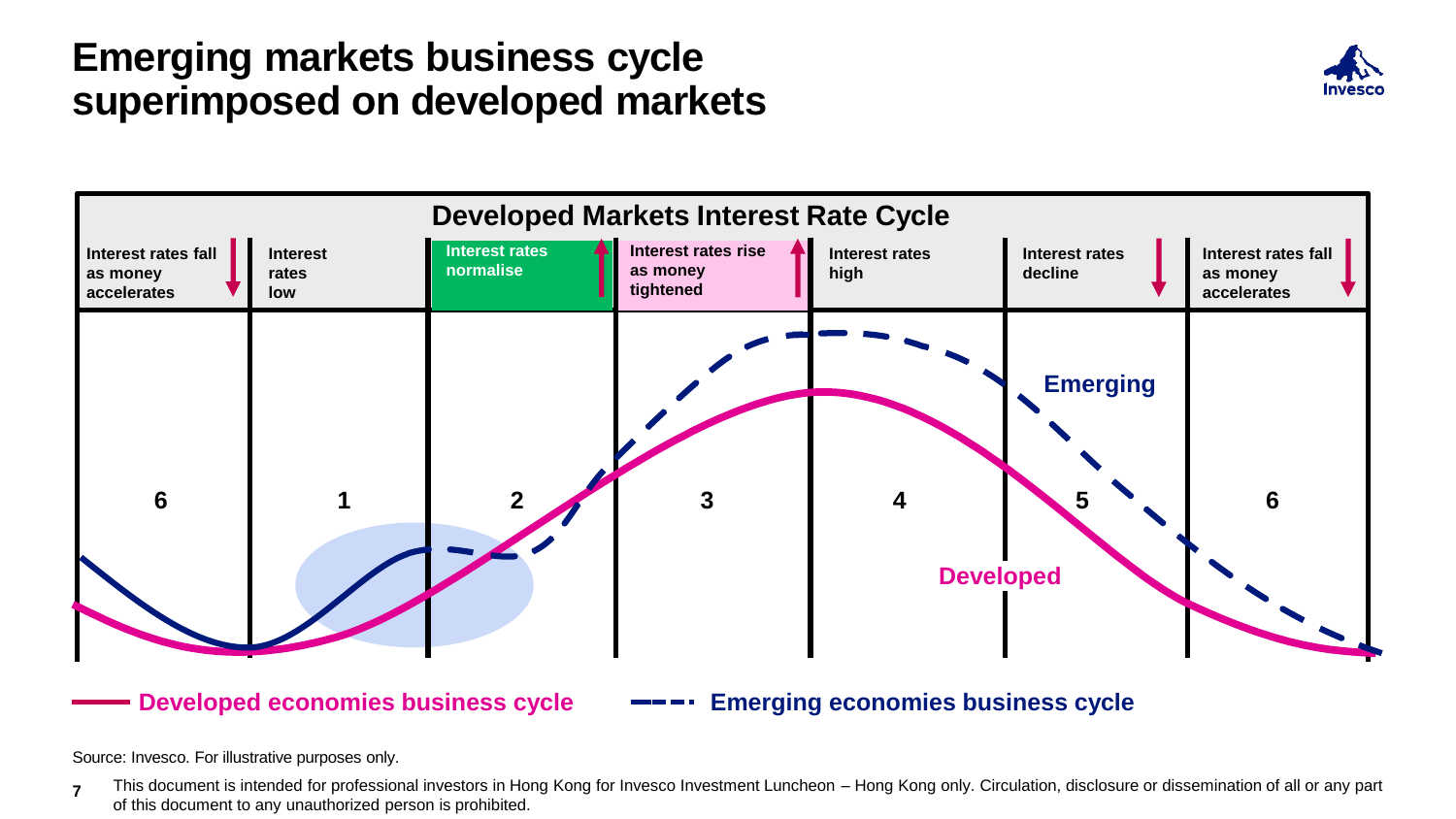# **Will the recent manufacturing slowdown result in recession?**  Weakness confined to the manufacturing sector; services buoyant





Source: Refinitiv as at 17 December 2019.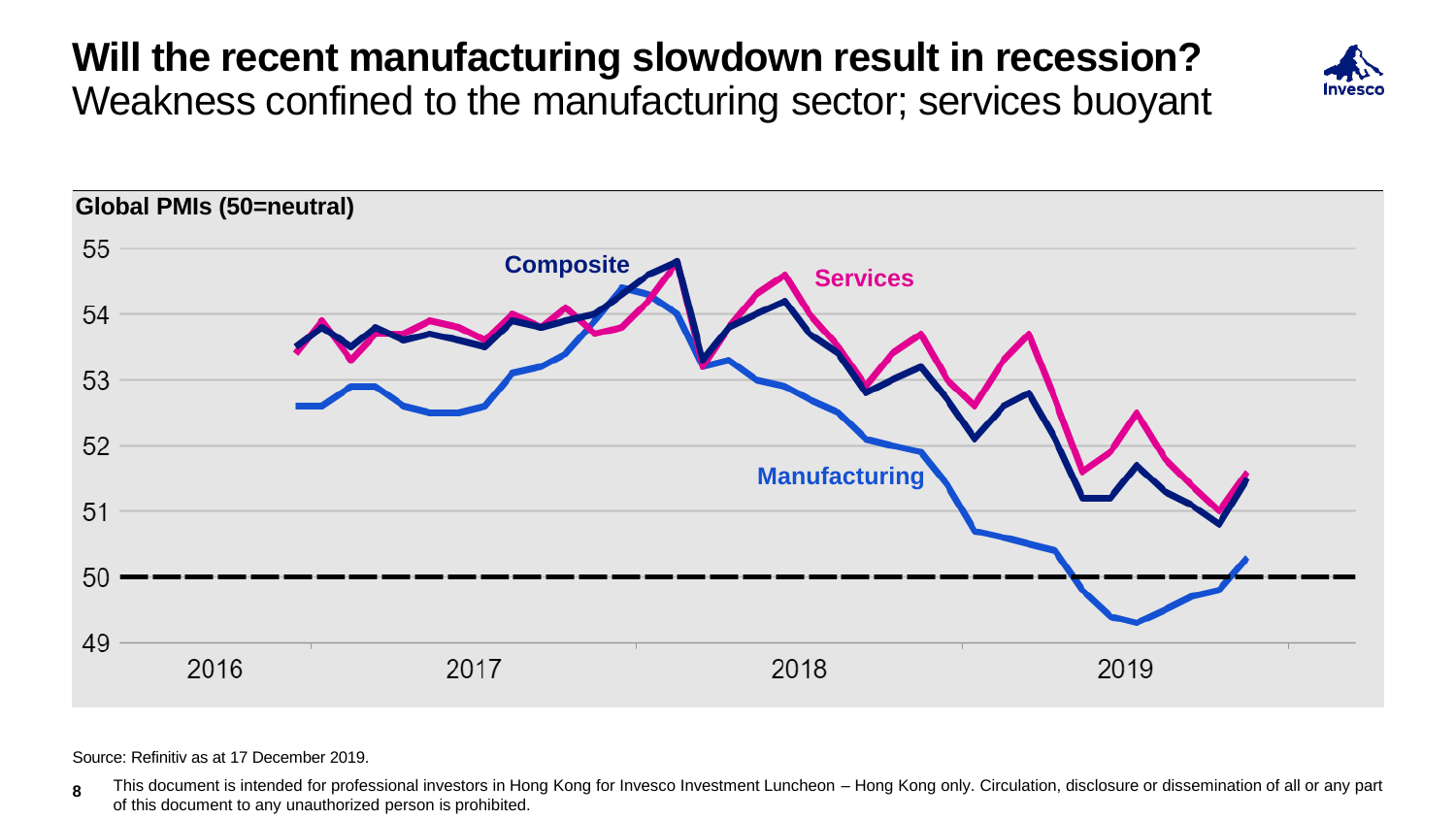# **Four key signals for a US recession:**

#### **A. Tightening of monetary policy**

- Slowdown of broad money growth or credit crunch?
- **B. Excess private debt growth**
	- Household, financial, non-financial corporate sector over-indebted?

#### **C. High cyclical spending**

– Any sign of overheating?

#### **D. Rising inflation**

– Any threat of inflation?

#### **But currently none of these problems exist in the US/UK/Eurozone/Japanese economy**

**<sup>9</sup>** This document is intended for professional investors in Hong Kong for Invesco Investment Luncheon – Hong Kong only. Circulation, disclosure or dissemination of all or any part of this document to any unauthorized person is prohibited.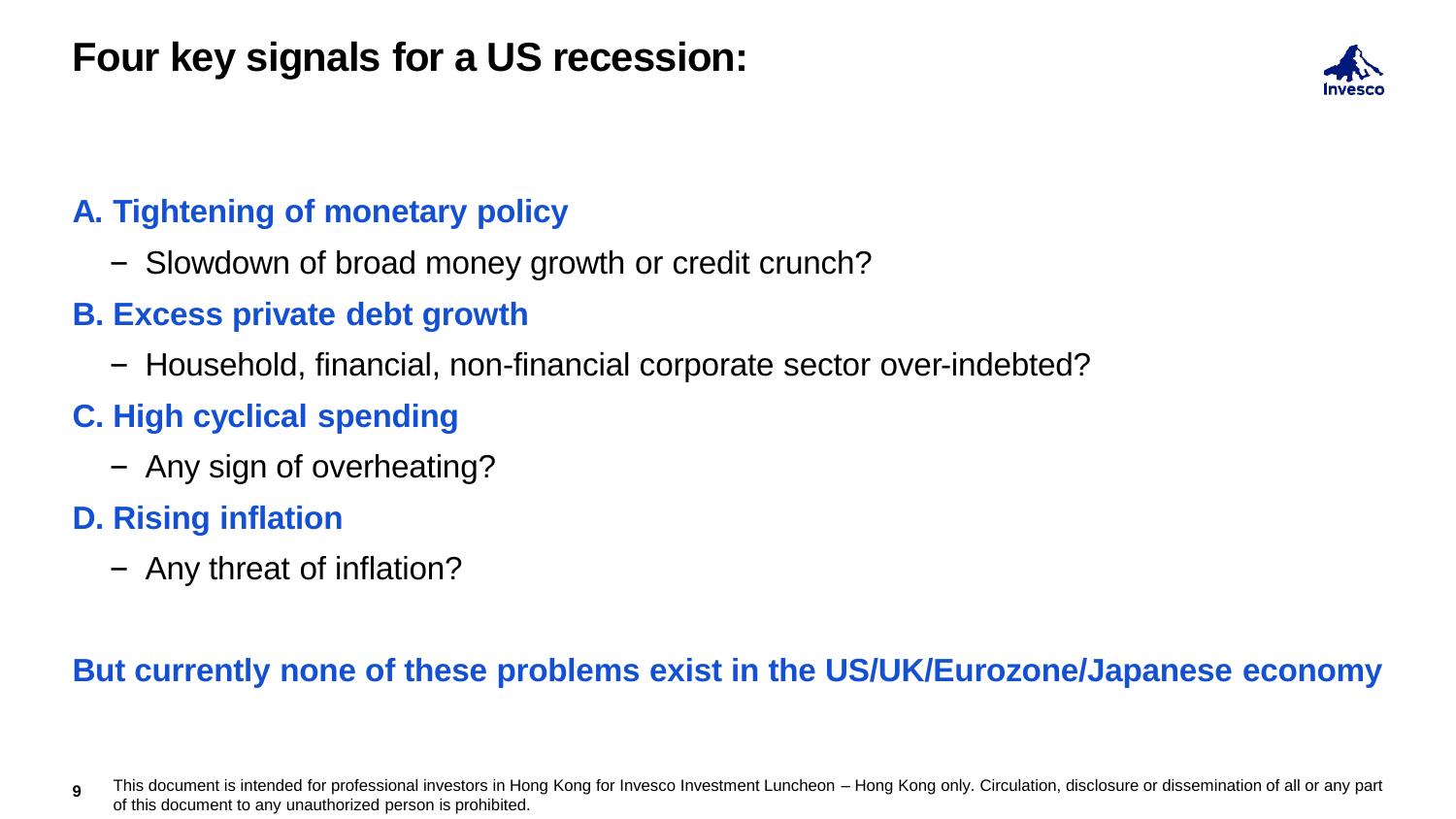# **A. Money & credit growth were low, but recently accelerating**





Source: Refinitiv as at 17 December 2019.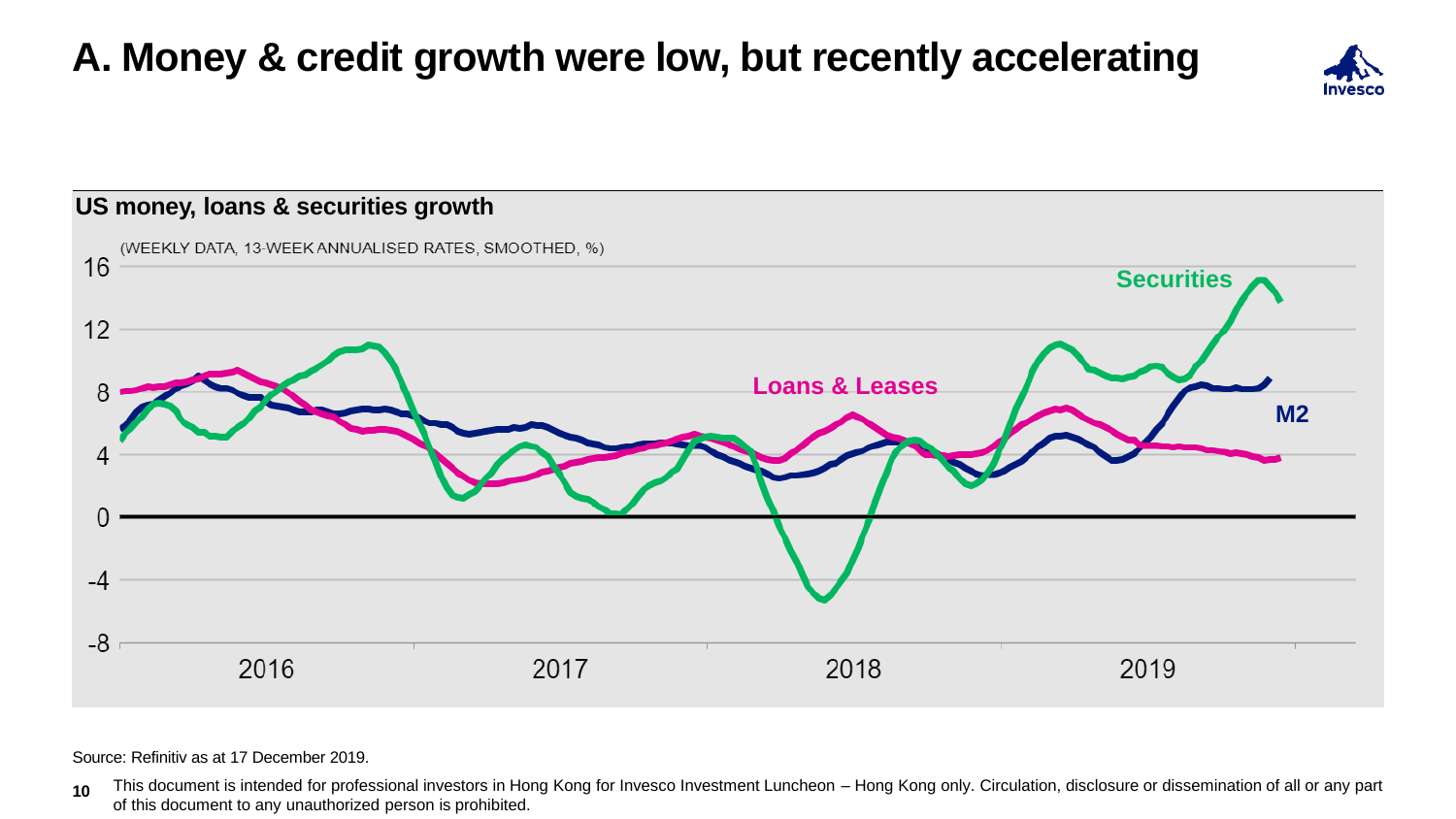## **US Shadow Bank activity only just starting to recover** Broad money & credit starting to grow more rapidly





Source: Refinitiv as at 17 December 2019.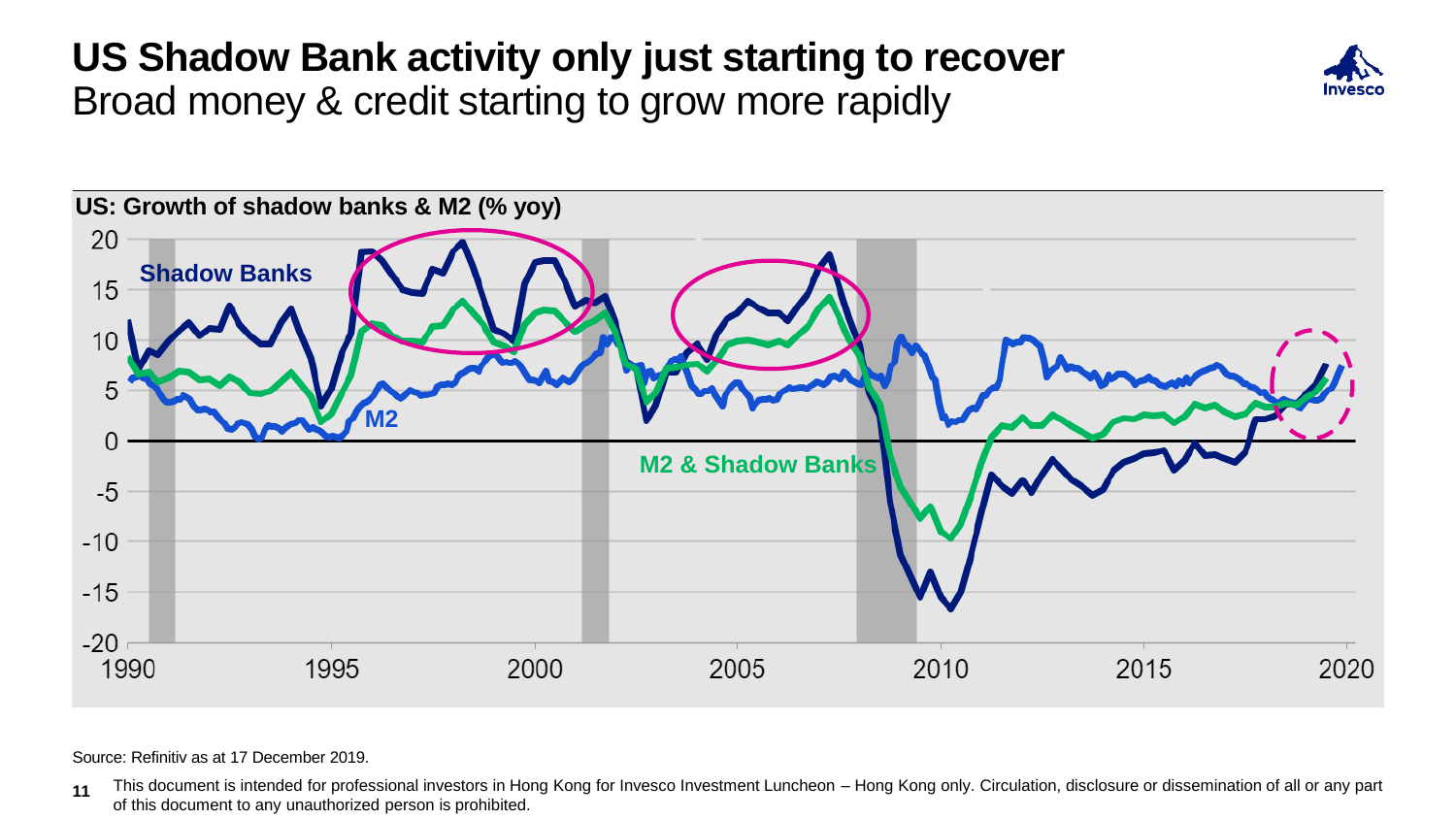# **B. No excess private sector debt**



US private sector balance sheets healthy; public sector debt high



Source: Macrobond as at 17 December 2019.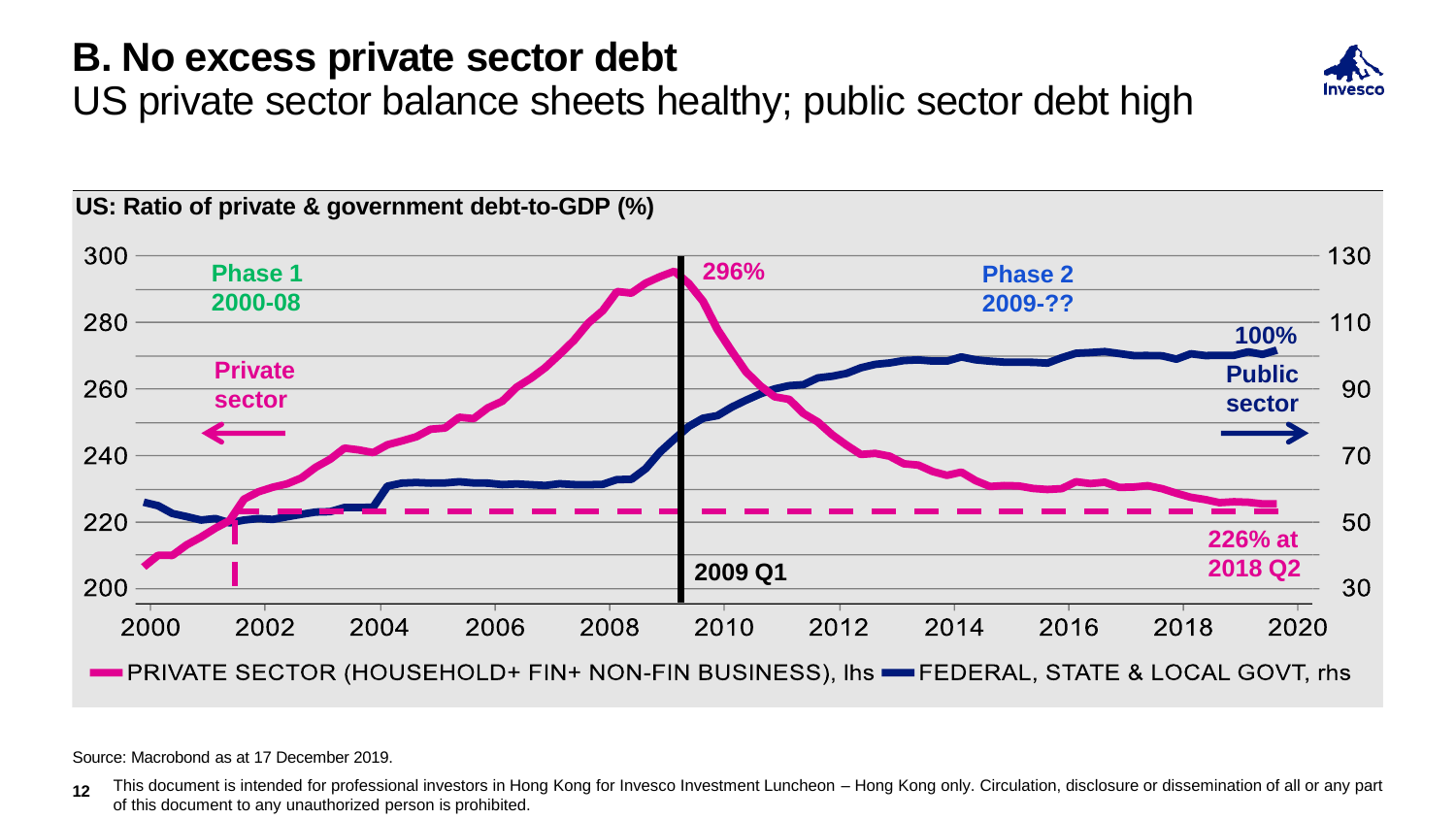# **C. High levels of cyclical spending often associated with excesses, but not evident currently**





Source: Refinitiv as at 17 December 2019. Latest datapoint = 2019 Q2. Grey areas = recession. Cyclical spending includes personal consumption expenditures of durable goods, residential investment, non-residential fixed investment, and business inventories.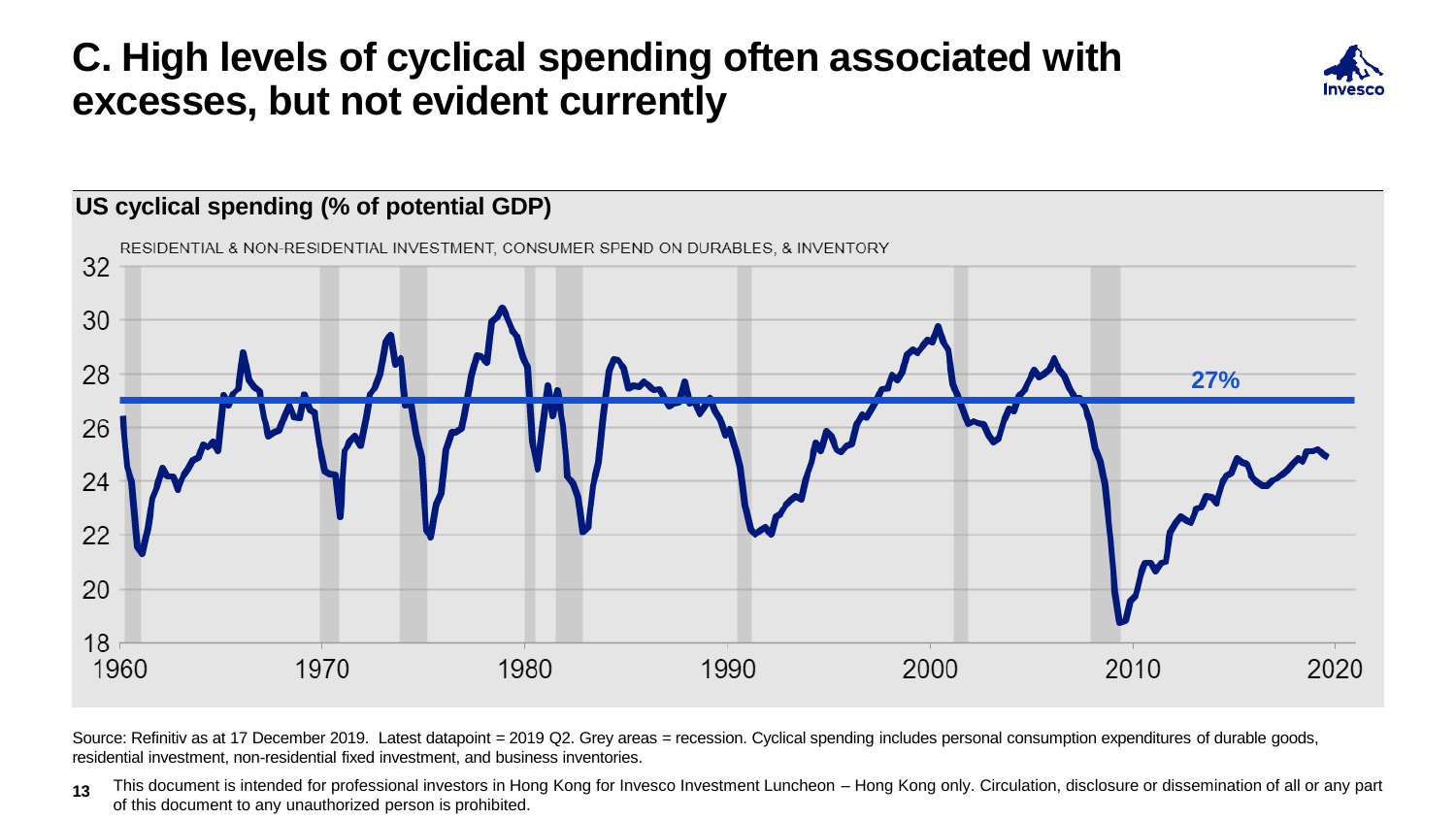# **D. When inflation rises rapidly, monetary tightening tends to follow; but currently inflation is below target**





Source: Refinitiv as at 17 December 2019.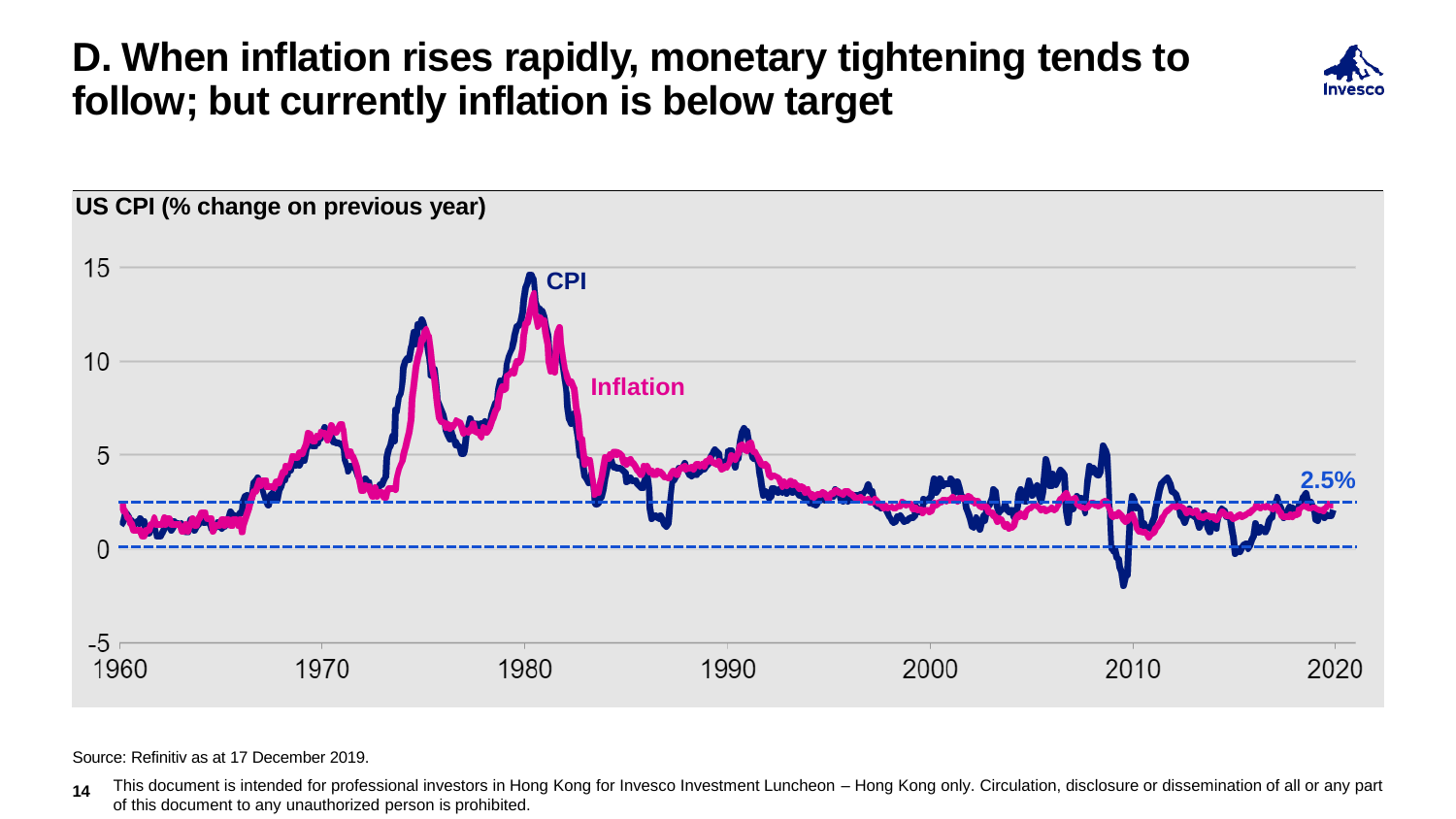# **Summary: Episodes of significant economic slowdown and S&P 500 real total return**



|                   | Slowdown that<br>turned into a<br>recession | growth       | <b>Private debt Cyclical spending</b> | Inflation    | No. of<br>imbalances | <b>S&amp;P 500 real</b><br>total return in USD,<br>next 12 months |
|-------------------|---------------------------------------------|--------------|---------------------------------------|--------------|----------------------|-------------------------------------------------------------------|
| <b>May 62</b>     | <b>No</b>                                   |              |                                       |              | $\mathbf 0$          | 21.8                                                              |
| Nov <sub>66</sub> | <b>No</b>                                   |              | $\checkmark$                          | $\checkmark$ | $\overline{2}$       | 17.3                                                              |
| Feb 70            | Yes                                         |              | $\checkmark$                          | $\checkmark$ | $\overline{2}$       | 7.0                                                               |
| <b>Jul 73</b>     | Yes                                         |              | $\checkmark$                          | $\checkmark$ | $\overline{2}$       | $-31.7$                                                           |
| <b>Jul 79</b>     | Yes                                         |              | $\checkmark$                          | $\checkmark$ | $\overline{2}$       | 9.3                                                               |
| <b>Jul 81</b>     | Yes                                         |              | $\checkmark$                          | ✓            | $\overline{2}$       | $-18.4$                                                           |
| Mar 84            | <b>No</b>                                   |              | ✓                                     | $\checkmark$ | $\overline{2}$       | 14.5                                                              |
| <b>May 89</b>     | Yes                                         | $\checkmark$ | $\checkmark$                          | $\checkmark$ | 3                    | 11.7                                                              |
| <b>May 95</b>     | <b>No</b>                                   |              |                                       |              | $\mathbf 0$          | 24.7                                                              |
| Dec 98            | <b>No</b>                                   |              | $\checkmark$                          |              |                      | 17.9                                                              |
| Dec 00            | Yes                                         | $\checkmark$ | ✓                                     |              | $\overline{2}$       | $-13.2$                                                           |
| <b>May 05</b>     | <b>No</b>                                   | ✓            | ✓                                     |              | $\overline{2}$       | 4.3                                                               |
| Oct 08            | Yes                                         | $\checkmark$ | $\checkmark$                          |              | $\overline{2}$       | 9.9                                                               |
| <b>Nov 12</b>     | <b>No</b>                                   |              |                                       |              | $\mathbf 0$          | 28.6                                                              |
| Jan 16            | <b>No</b>                                   |              |                                       |              | $\mathbf 0$          | 17.0                                                              |
| May-Oct 19        | $\overline{?}$                              |              |                                       |              | $\mathbf 0$          | $\tilde{?}$                                                       |

Source: Bank Credit Analyst & Invesco, 20 December 2019. Past performance is not a guide to future returns.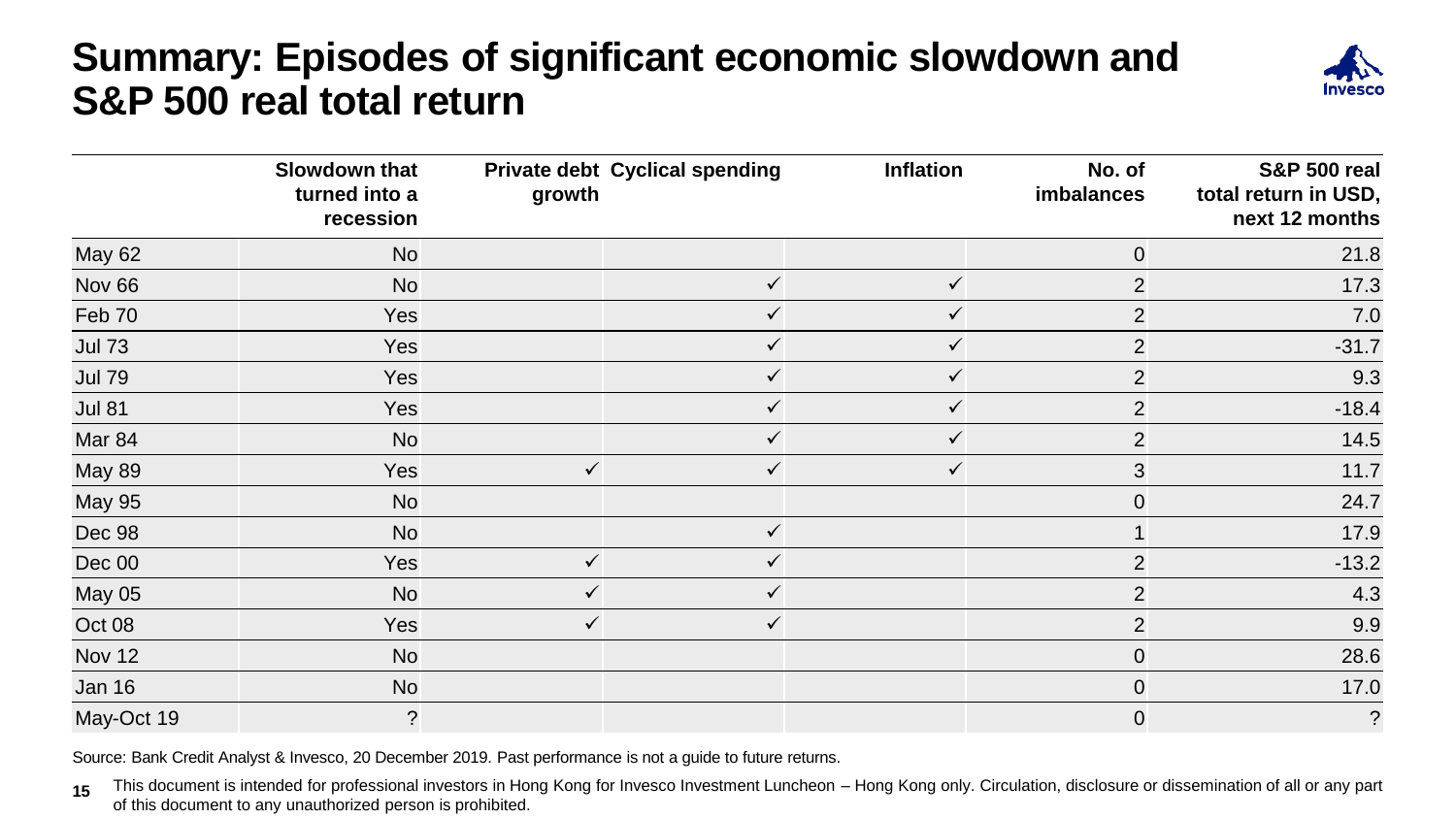## **President Trump's Tariff War & Asian Trade Prospects** Trade recovery has stalled





Source: Refinitiv Datastream, 20 December 2019. For illustrative purpose only.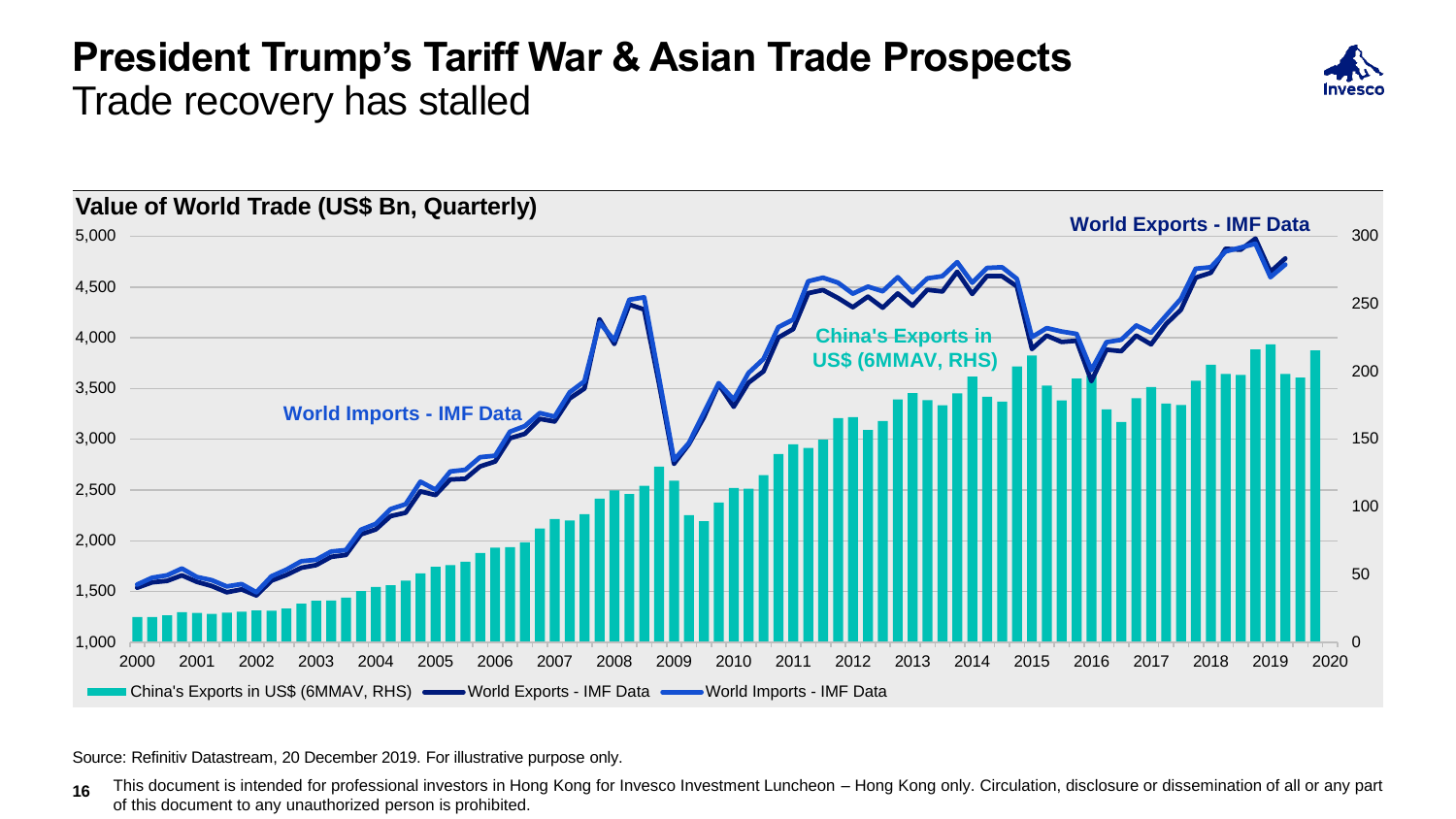# **Tariff War Causing Trade & Investment Diversion** Exposure to US/China trade tensions varies significantly… Effects showing up in both trade and investment diversion



Source: LHC: Source: HSBC as at 27 July 2019. Note that Mexico, Canada and Hong Kong figures have been adjusted to appear in the scatter chart – actual numbers are shown in parentheses). RHC Source: Refinitiv Datastream, 20 December 2019.

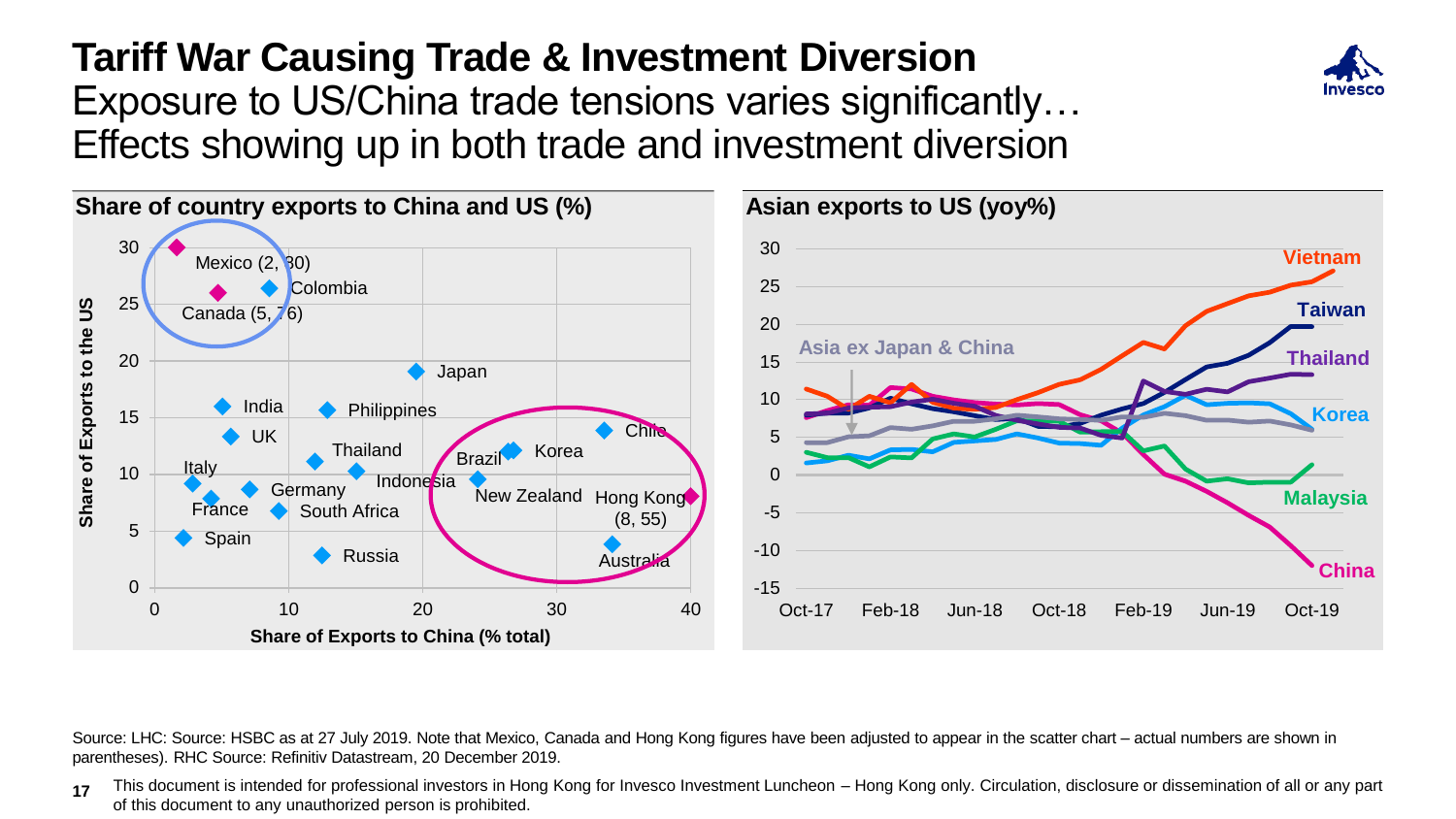# **China & India both Suffering Shadow Banking Crisis**





Source: Refinitiv Datastream and Invesco calculations, 20 December 2019.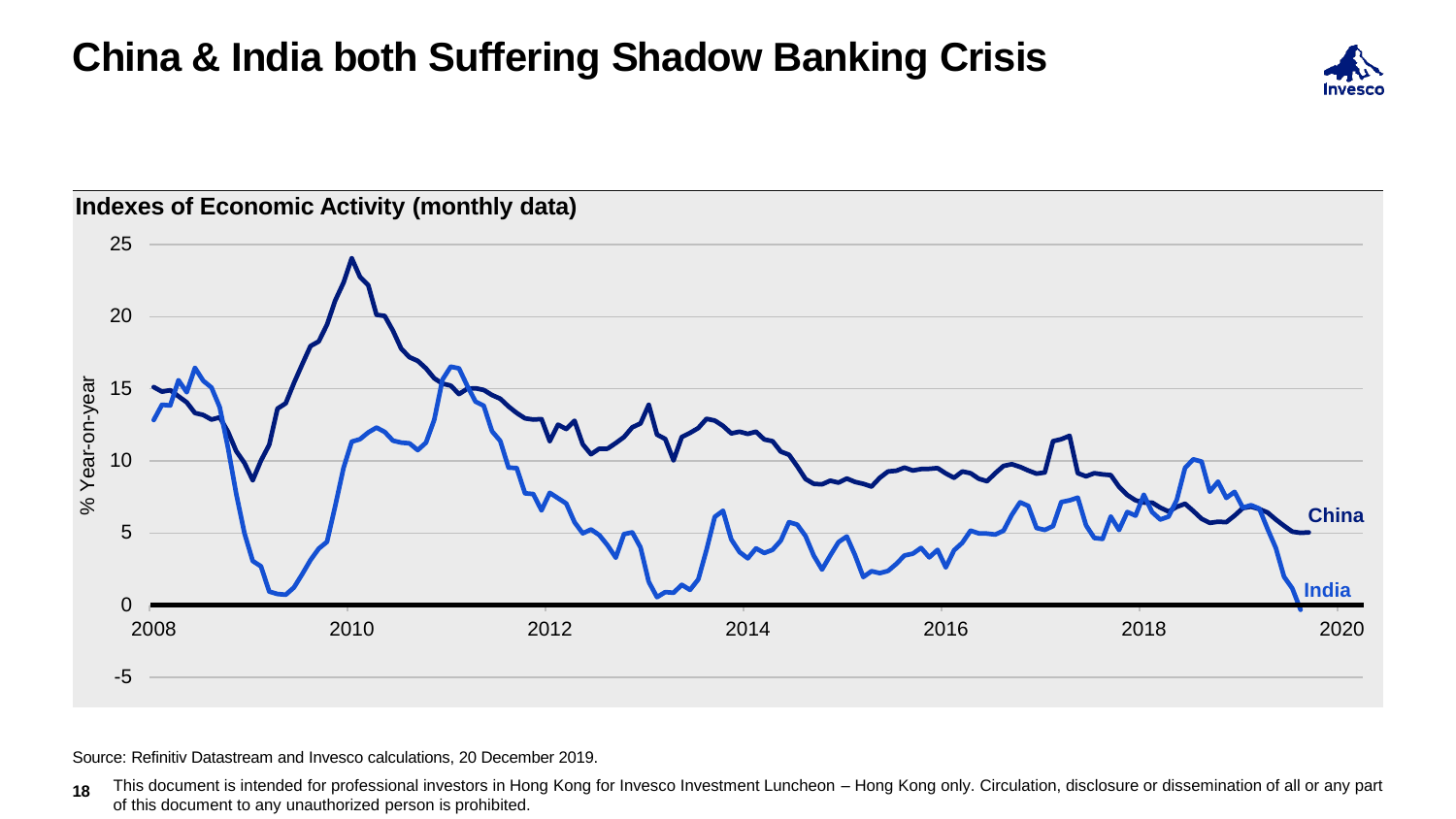## **Can fiscal stimulus help?** Short-lived effect of the Trump tax cuts





Source: Refinitiv as at 17 December 2019.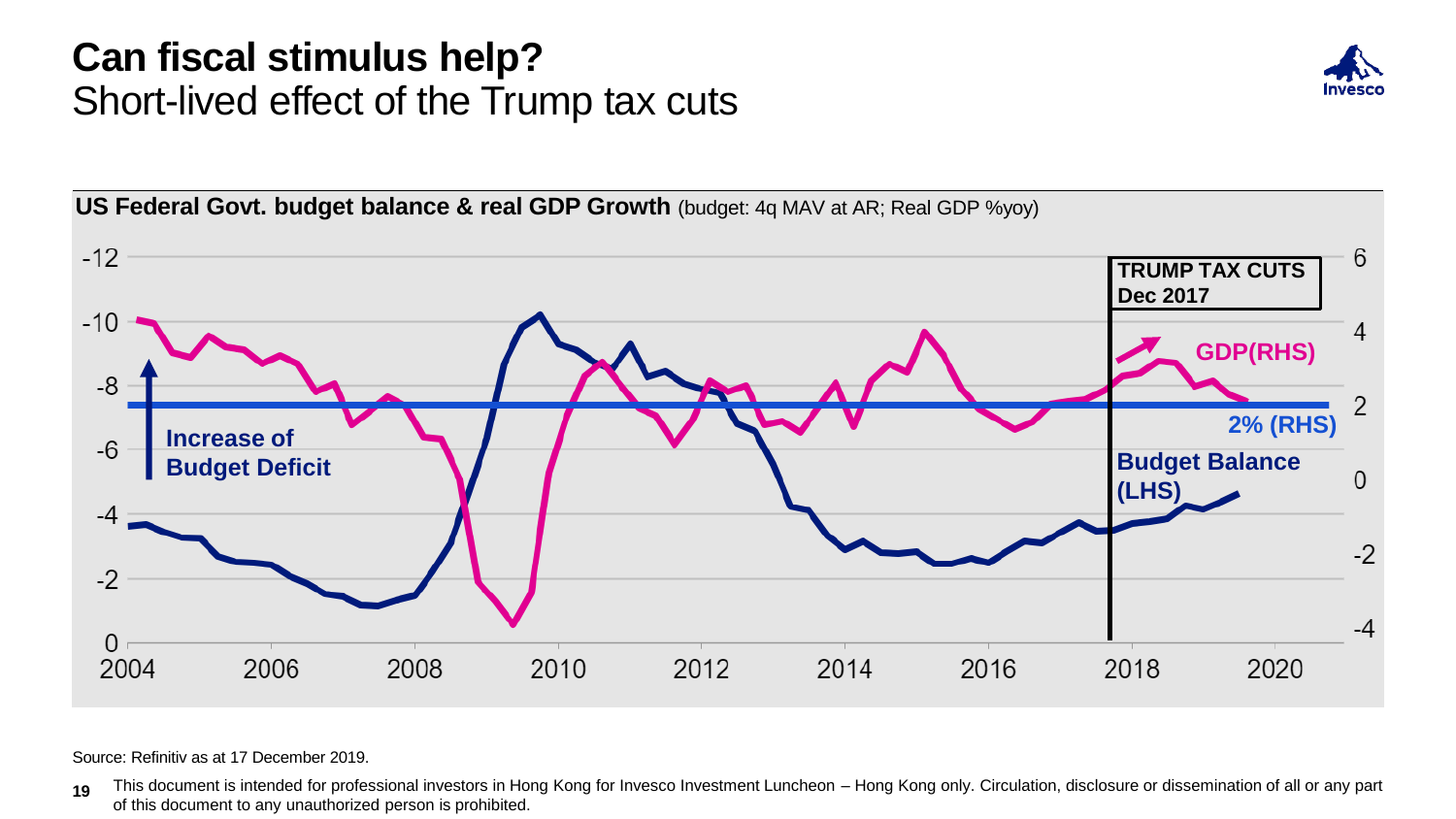# **The interaction of fiscal and monetary policy:**



Trump's Tax Cuts: fiscal policy expansionary, but monetary policy was tight. However, monetary growth much faster since April 2019

|                       | <b>MONETARY POLICY</b> |                                                                                                                                                           |  |
|-----------------------|------------------------|-----------------------------------------------------------------------------------------------------------------------------------------------------------|--|
| <b>FISCAL POLICY</b>  | <b>Easy</b>            | <b>Tight</b>                                                                                                                                              |  |
| <b>Expansionary</b>   | <b>Case A</b>          | <b>Case B</b><br><b>President Trump's TCJA</b><br>Federal Deficit: $3\% \rightarrow 5\%$<br>Money growth: $4\% \rightarrow 8\%$<br>with Fed funds falling |  |
| <b>Contractionary</b> | <b>Case C</b>          | <b>Case D</b>                                                                                                                                             |  |

Source: Invesco Research, 28 September 2018.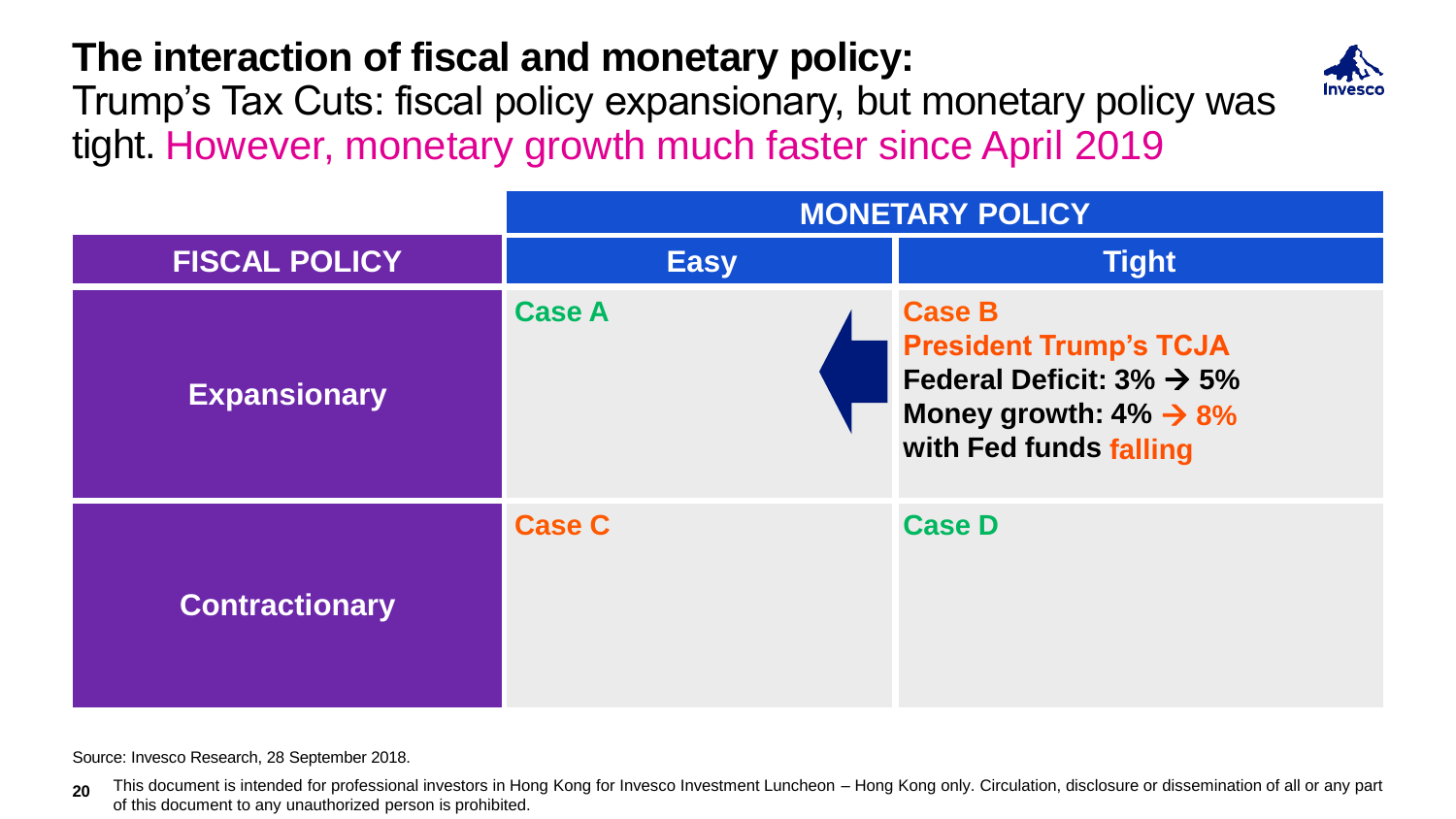# **Why is fiscal policy not inflationary?** Only three ways to finance government spending:



- **1. Taxation** Crowds out private sector spending
- **2. Borrowing Crowds out private sector borrowing and investment**
- **3. Printing Money** Boosts total spending including govt. spending

Source: Invesco Research, 17 December 2019.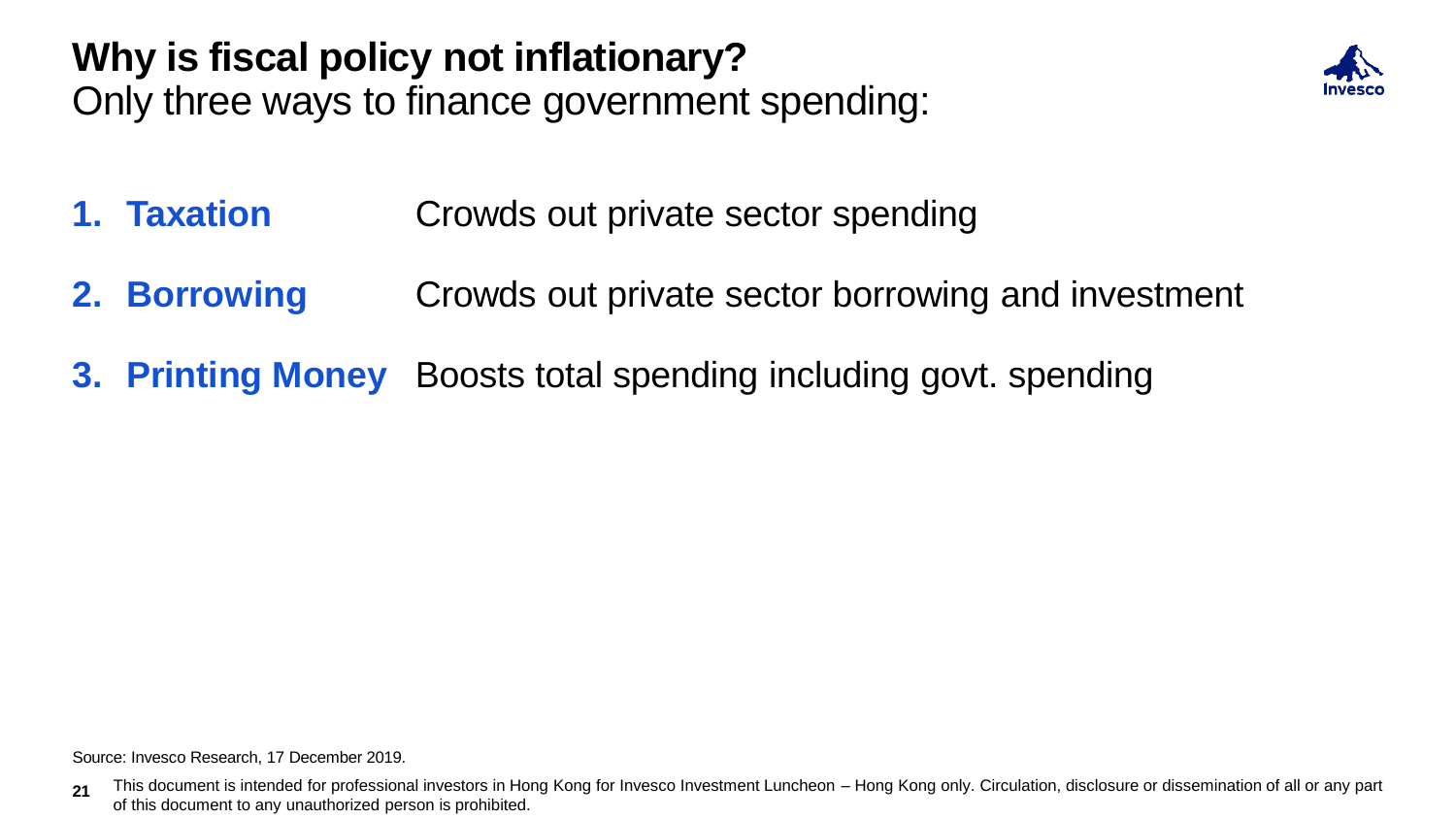# **UK prospects after the election:**

End of regime uncertainty, but inflation & yields to stay low







Source: Refinitive as at 17 December 2019.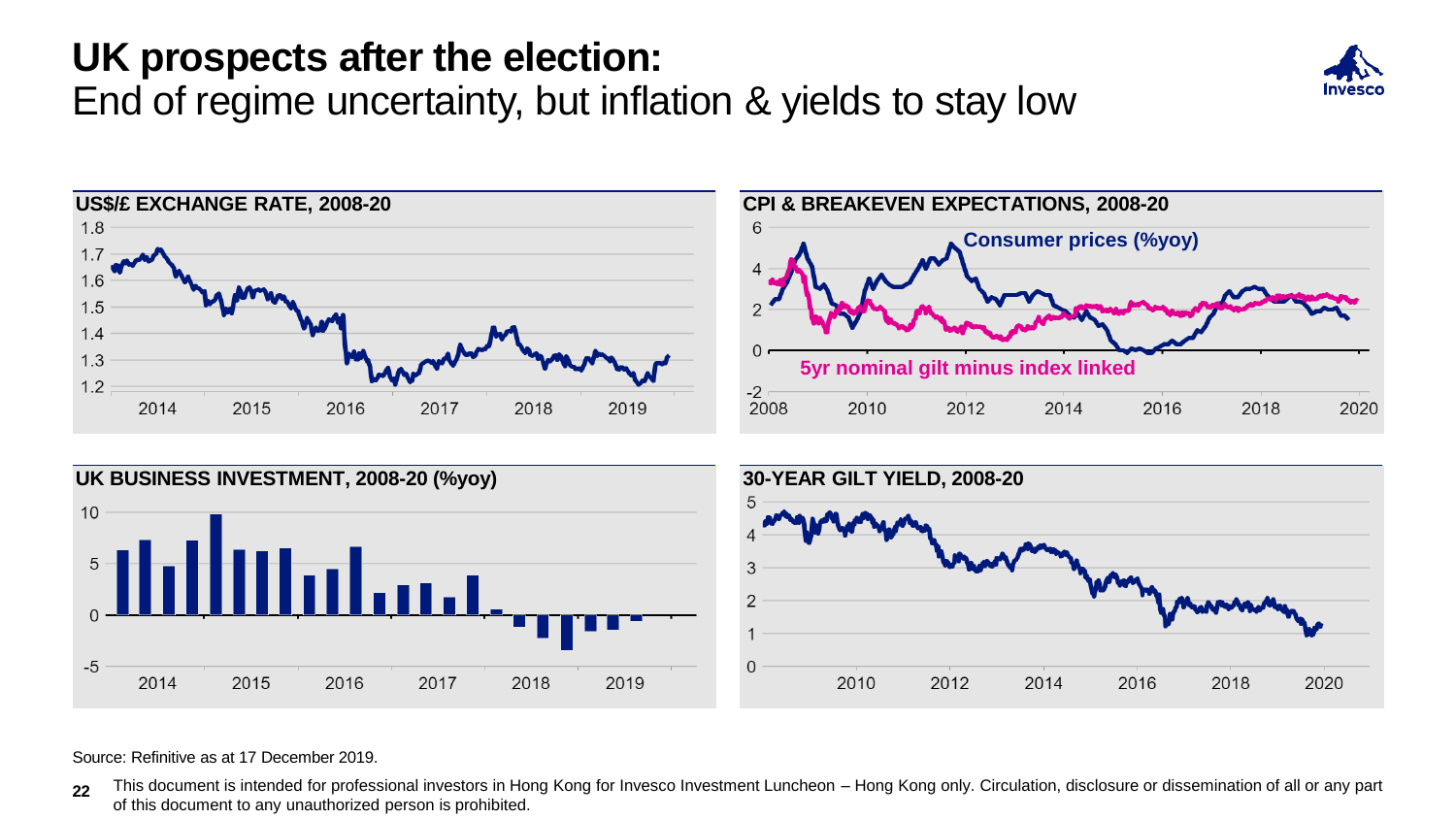**Geopolitical/geo-economic themes to influence potential growth, strategic asset allocation, capital markets assumptions** 



- **1. US-China Rivalry** Election year reprieve; uncertainty may resume in 2021
- **2. Tech Disruption** Fast evolving technological frontier poses policy challenges
- **3. UK & Brexit** Tory landslide; single market exit/customs union alignment?
- **4. Future of the EU** Incremental but incomplete banking, capital markets union
- **5. Future of EM** Trade/investment barriers in major economies a challenge

Source: Invesco Research, 17 December 2019.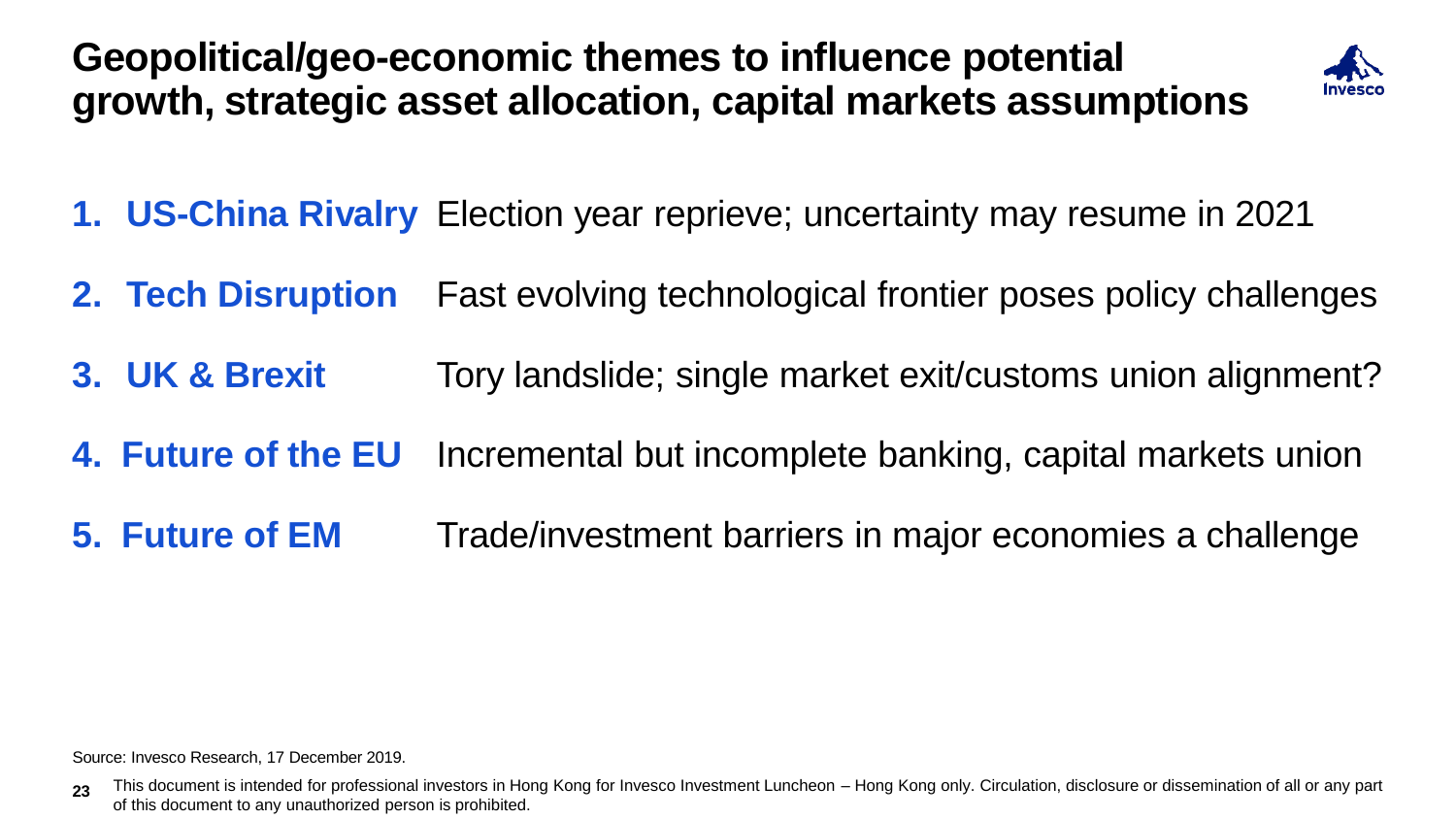## **Conclusions for asset allocation**



- **US BUSINESS CYCLE EXPANSION TO CONTINUE**  Recent acceleration in US broad money implies that US nominal spending will improve in 2020. The current record-long business cycle expansion will continue through 2020 and probably beyond. Recession risks are overstated. US continued growth will benefit the Eurozone, the UK & EM economies
- **G7 INFLATION TO REMAIN SUBDUED** Overheating not inevitable; it depends on money and credit growth which still remained subdued and therefore not threatening inflation

#### ▪ **ASSET ALLOCATION**

- 1. Maintain substantial exposure to risk assets (equities, real estate)
- 2. Hold corporate debt (low default rates, compressed spreads to continue)
- 3. Hold EM \$-denominated debt
- 4. Hold minimal cash
- **INVESTMENT OPPORTUNITIES** Monitor EM economies for signs of turnaround in either business cycles or commodity prices

Source: Invesco as at 17 December 2019.

<sup>24</sup> This document is intended for professional investors in Hong Kong for Invesco Investment Luncheon – Hong Kong only. Circulation, disclosure or dissemination of all or any part of this document to any unauthorized person is prohibited.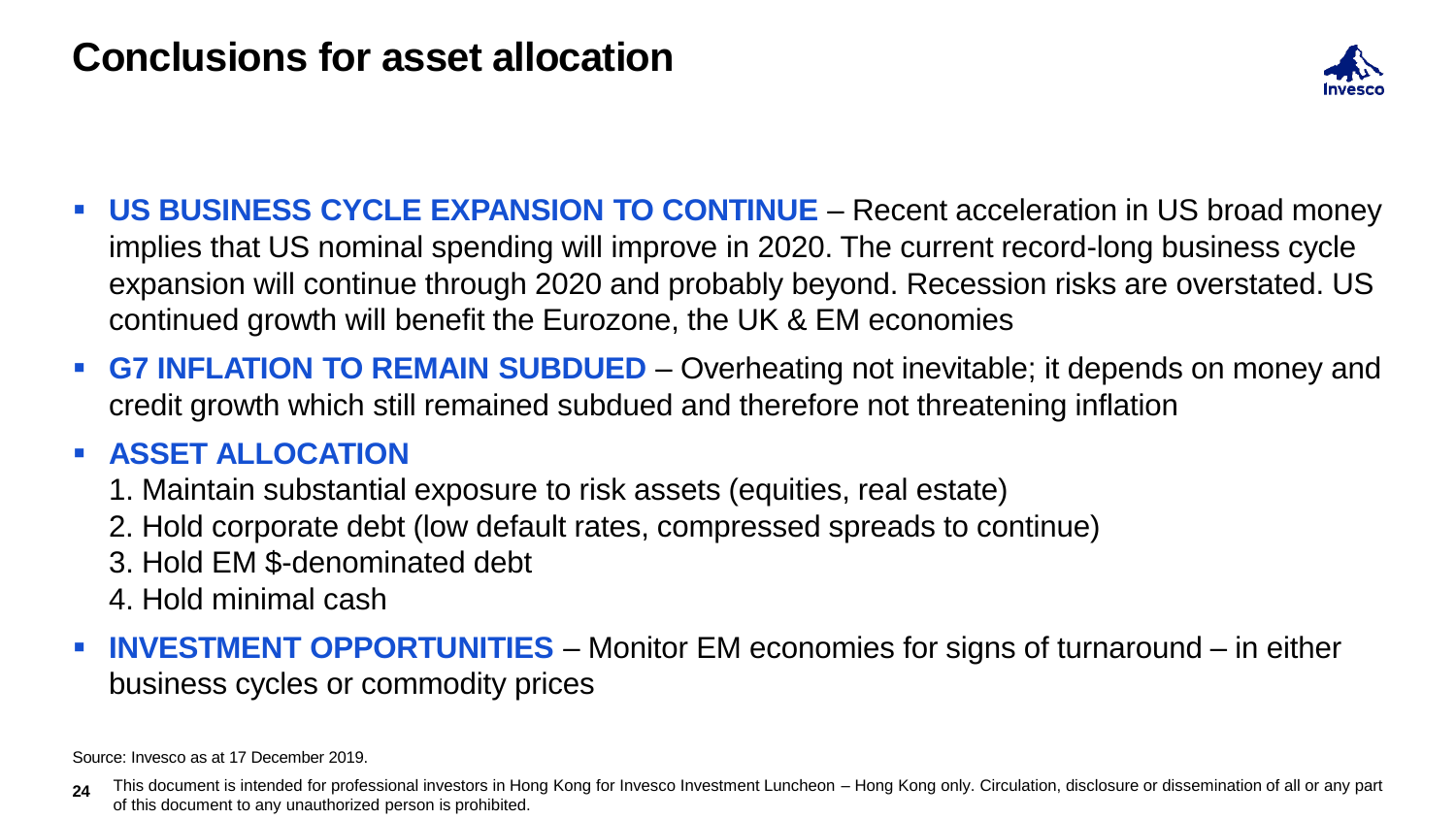### **Risk warnings**



The value of investments and any income will fluctuate (this may partly be the result of exchange rate fluctuations) and investors may not get back the full amount invested.